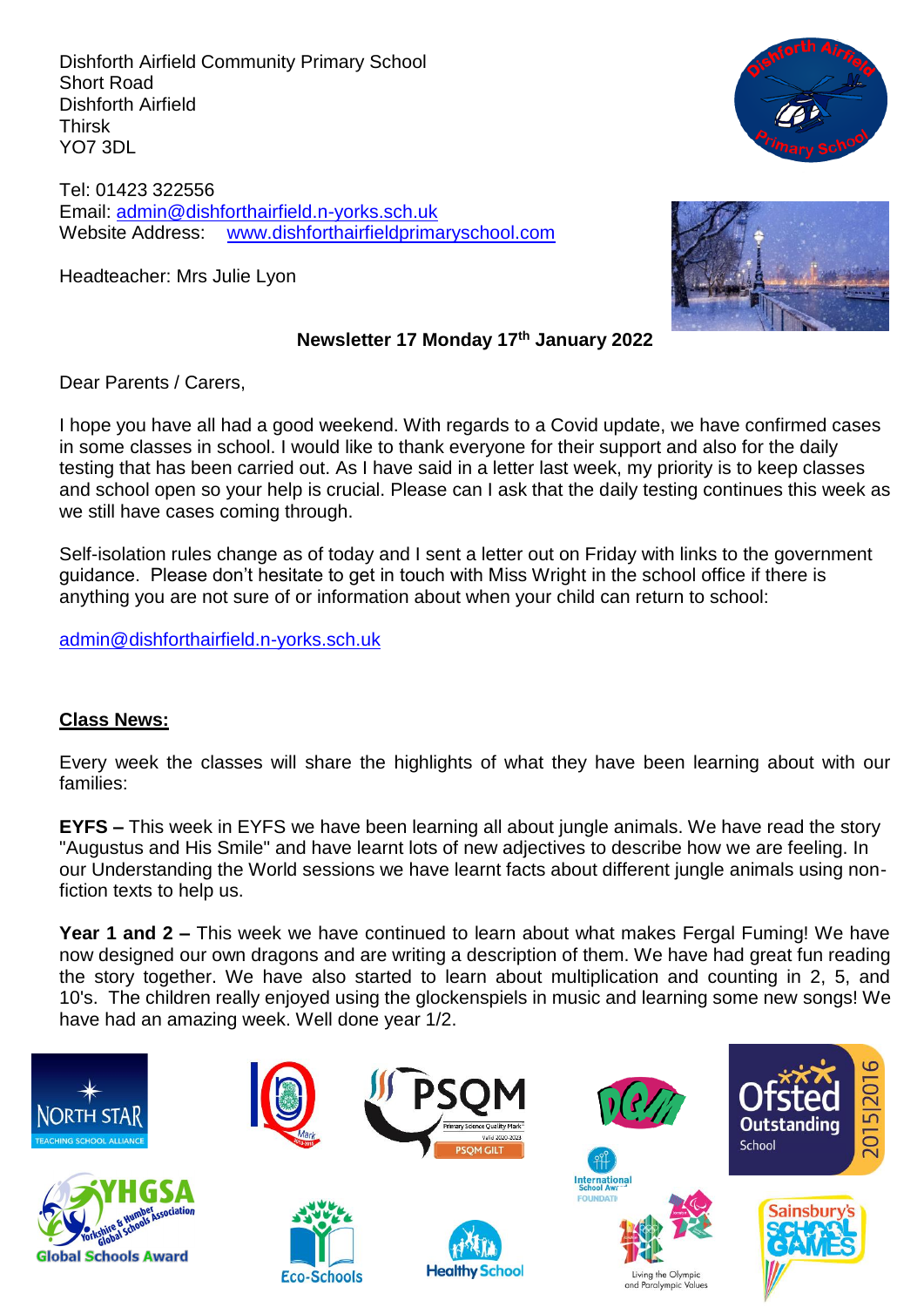**Year 3 and 4 –** This week we have started our Science unit all about rocks. We enjoyed being rock detectives and using clues to help us name a different range of rocks. We have also been enjoying our new French unit where we have started to learn the names of some parts of the body.

**Year 5 and 6 –** We have been learning to take useful notes this week whilst doing some research on wolves using secondary sources. We are aiming to write a magazine article on wolves to share with the year 3/4 children. We have found out all sort of interesting facts!

### **School Dinners January**

The price for dinner is £2.75 per meal (£13.75 per week). The cost for the month of January is £55.00. Please ensure your Parent Pay account is up to date.

### **Promotional Dinner – Heinz Day – Thursday 20th January – this week!**

Sausage and Beans Casserole with Delicious Dumplings Or Cheesy Beans Parcel with Potato Wedges, Sweetcorn and Broccoli

Jam Sponge and Custard

## **Promotional Dinner – Chinese New Year – Thursday 3rd February**



Sweet and Sour Chicken Or Sticky Garlic and Honey Pieces with Oriental Vegetables, Red Dragon Rice, Peas and Sweetcorn

Sachima (Rice Cakes)

## **Advance Notice – Wednesday 26th January**

Due to the rearrangement of whole staff health and safety training, there will be no after school childcare club on Wednesday 26<sup>th</sup> January 2022. Apologies for any inconvenience this may cause, however due to the nature of the training it is important that every member of staff is up to date in this area and I do not anticipate any further disruption to the After School Childcare Club in the academic year.



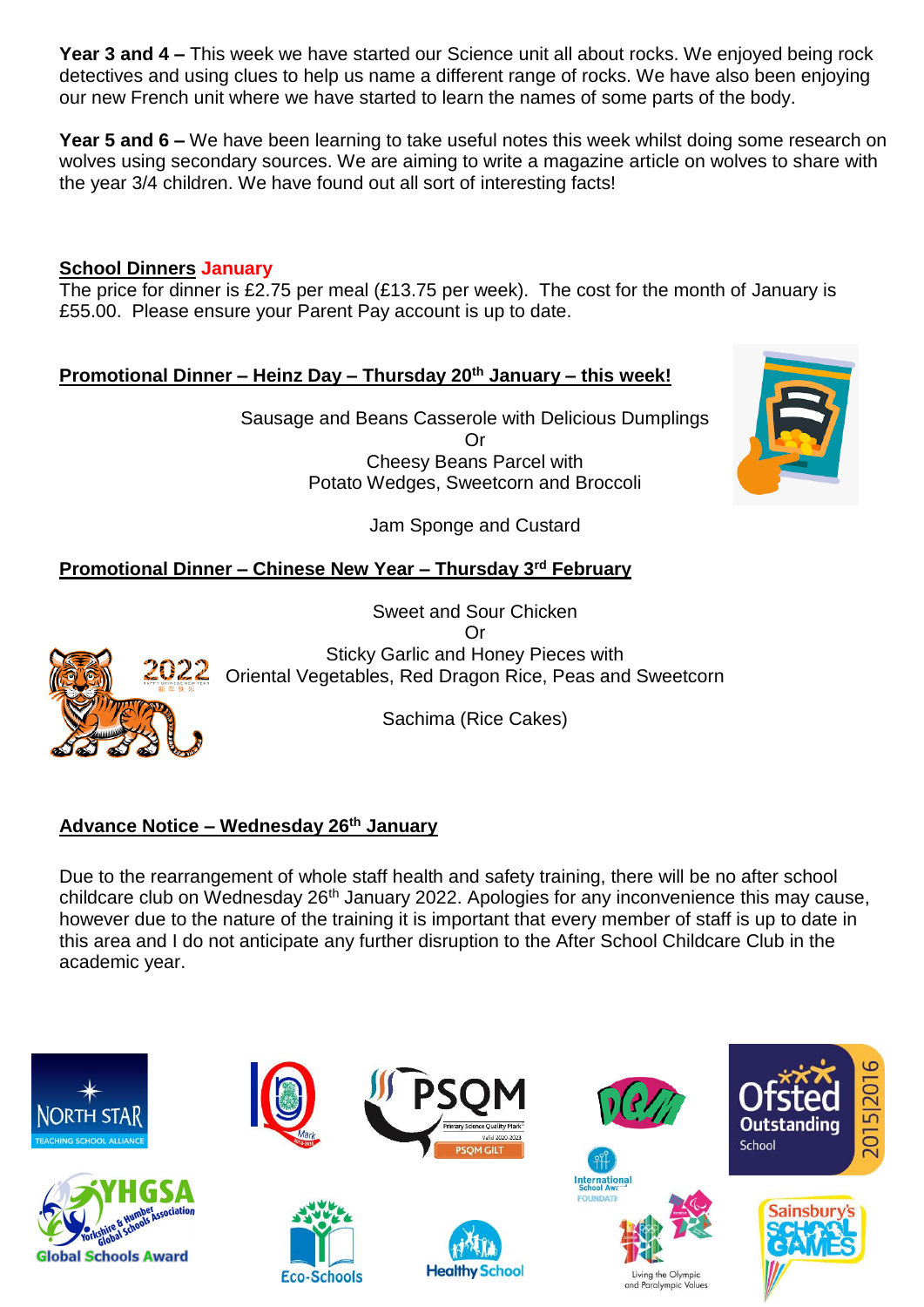# **AWARDS**

#### **Celebration Assembly**

On Friday, we have our Celebration Assembly. This week the following children were given our weekly awards;

#### **Celebration Cup**

The cup this week goes to someone who is an all-round superstar! This person impresses us every day with their fantastic learning attitude and with their kindness towards others. They work with determination and resilience in everything they do. Keep up the fantastic work – we are so lucky to have you in our class.



Congratulations and well done to …

Evie!



#### **Ribbons**

**EYFS** – The ribbon this week goes to someone who can always be relied upon to help with a task. They have a calm approach and have demonstrated real maturity when working with children who have different ideas to their own. They understand the importance of talking something through and coming to a mutual

agreement. Congratulations and well done to Elih!

**Year 1 / 2 –** This week the ribbon goes to someone who has been working really hard. We have noticed their determination and resilience to make sure they produce work of a high standard. Well done Isaac!

**Year 3/4** – This week the ribbon goes to someone who has really impressed me with their multiplication in maths. This person has demonstrated resilience and has been doing an excellent job at using resources to help them multiply 2 digit and 1-digit numbers. Well done to Theo!

**Year 5 / 6** – The ribbon this week goes to someone who has impressed us with their knowledge of fractions in our maths lessons. This person has drawn on their own knowledge of fractions but has also been eager to learn new methods and has applied their skills to their learning. Keep up the hard work and well done to Ewan!

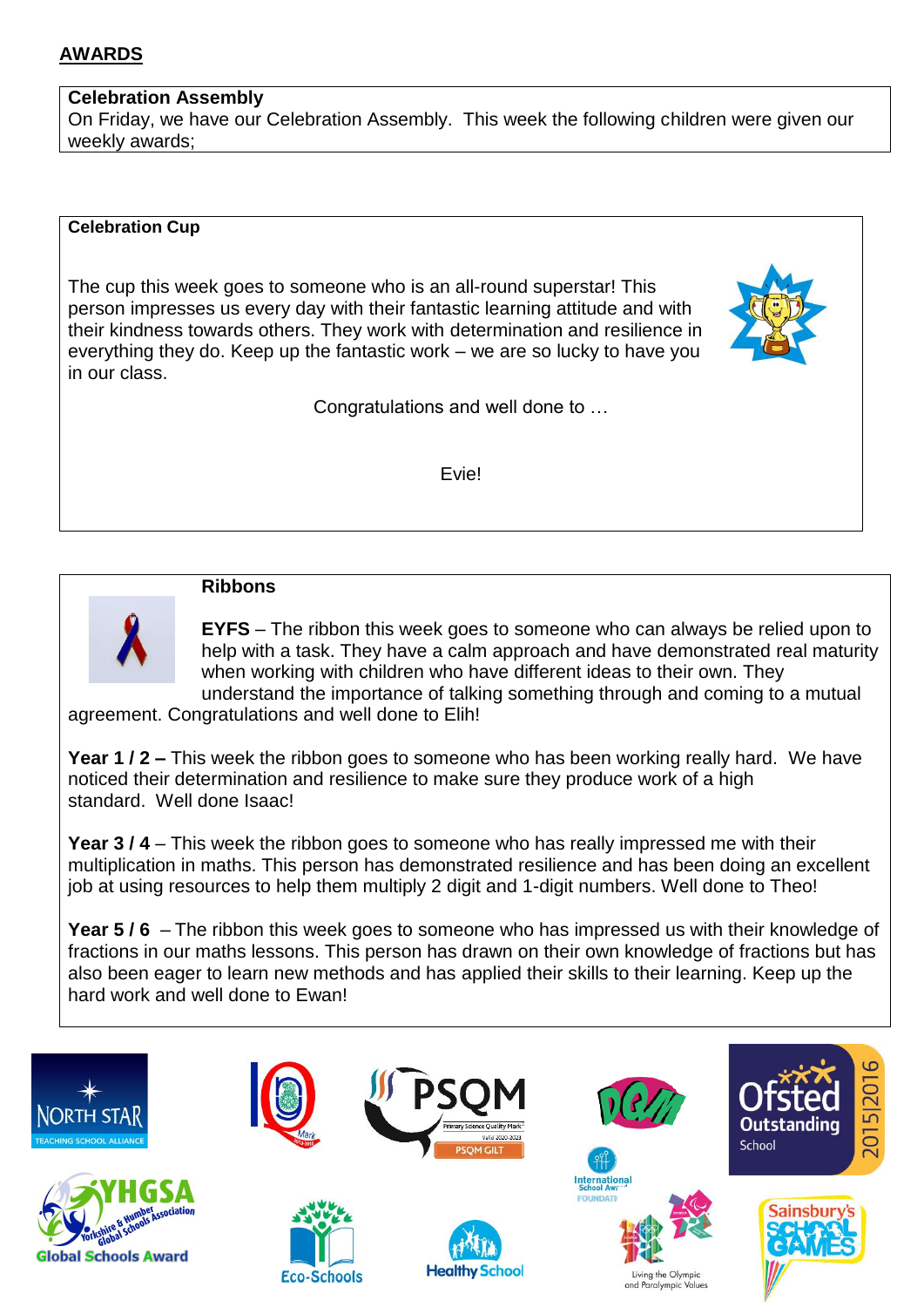#### **Values in Action**

This week our Values award goes to someone who has demonstrated the school value of compassion because they always wait for me and walks home with me and they always make time for all their friends.



The values award goes to Hollie-Mae who was nominated by Rose.

Well done, Hollie-Mae!

#### **Attendance**

Good attendance at school is key to your child's progress.

| Week Commencing 10 <sup>th</sup> January 2022 |          |          |                 |  |  |  |
|-----------------------------------------------|----------|----------|-----------------|--|--|--|
| <b>Reception</b>                              | Year 1/2 | Year 3/4 | <b>Year 5/6</b> |  |  |  |
| 91%                                           | 98%      | 85%      | 93%             |  |  |  |

Kind regards,

Mrs Julie Lyon Head Teacher

#### **Diary Dates**

| January<br>2022 |                                                                                 |  |  |  |
|-----------------|---------------------------------------------------------------------------------|--|--|--|
| 19/1/22         | Year 3 and 4 swimming at Thirsk                                                 |  |  |  |
| 20/1/22         | Promotional Dinner - Heinz Day                                                  |  |  |  |
| 26/1/22         | No afterschool childcare club – whole staff health and safety                   |  |  |  |
|                 | training                                                                        |  |  |  |
| <b>February</b> |                                                                                 |  |  |  |
| 3/2/22          | Promotional Dinner - Chinese New Year                                           |  |  |  |
| w/c 14th        | Parents Evening Tuesday 15 <sup>th</sup> February and Thursday 17 <sup>th</sup> |  |  |  |
| <b>February</b> | February                                                                        |  |  |  |
| 18/2/22         | Break-up for February half-term                                                 |  |  |  |